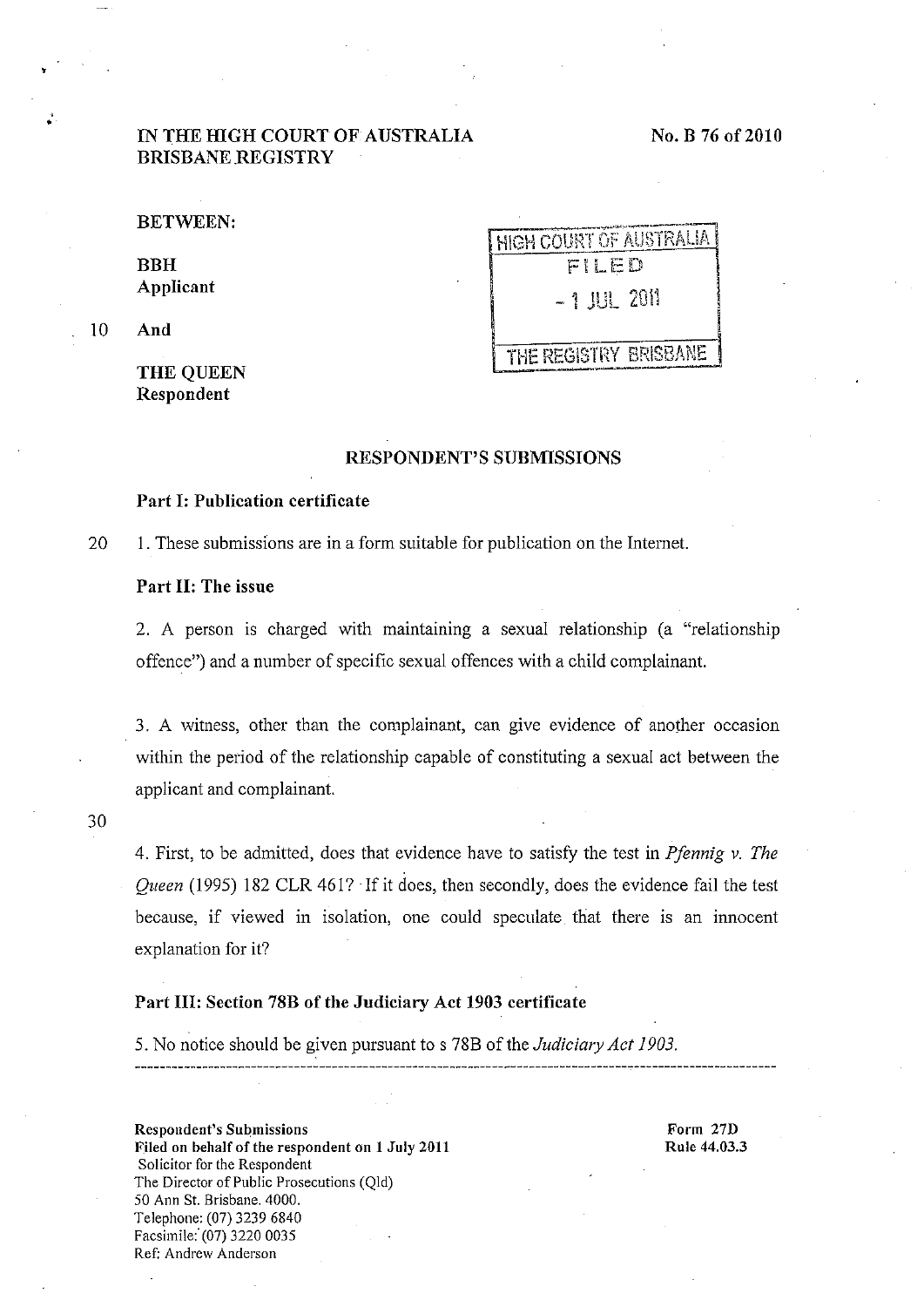### **Part IV: Facts**

6. In relation to paragraphs nine and 10 of the applicant's submissions the following circumstances surrounding what the complainant's brother W observed during a family camping trip should be added. W, who was approximately **11** years old, left the campsite to go on a tractor ride that everybody was supposed to be on. He realised that he had left behind a pocketknife that he had received as a Christmas present. When he returned unexpectedly to the campsite to get his pocketknife he saw his 12 10 year old sister bent over as if touching her toes and undressed from the waist down. The applicant had his hand on her waist and his face was close to her bottom. W did not interrupt them but turned around and, without retrieving the pocketknife, went back to join the others. W never mentioned the incident until many years later when the police investigated the complaint by his sister.

7. Contrary to the claim in paragraph 19 of the applicant's submissions Keane *lA* did not cite *O'Leary v. The Queen* (1946) 73 CLR 566 as support for the finding in [41] that W's evidence was relevant because it established the maintaining offence. He cited 0 *'Leary* as supporting the finding in [40] that evidence was relevant "because it 20 was apt to render more intelligible and credible allegations which otherwise might be seen to be unintelligible and incredible in terms of the usual relationship between father and daughter."

### **Part** V: **Statutory material**

8. The applicant's statement of applicable statutes is accepted.

# **Part VI: Argument**

30 9. The evidence did not have to satisfy the *Pfennig* test because it was relevant and admissible to prove the relationship offence pursuant to s. 229B of the Code; to explain the nature of the relationship so the jury could evaluate the credibility and intelligibility of the complainant's evidence; and it was capable of supporting part of the complainant's evidence. If the *Pfennig* test did apply then there was no reasonable view of the evidence, in the context of the whole of the prosecution case, which was consistent with innocence.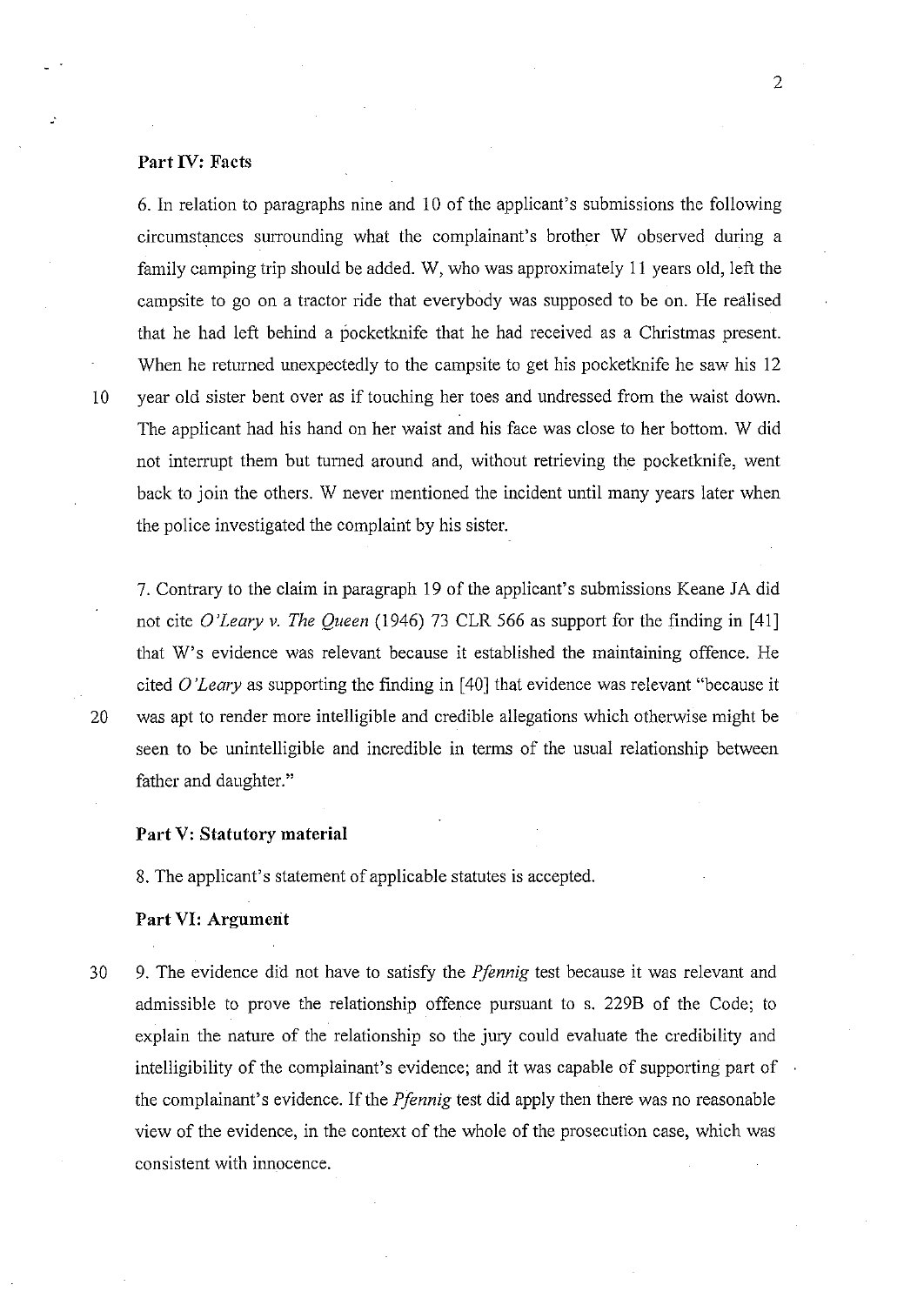10. The applicant was convicted on an indictment that contained one count of maintaining an unlawful sexual relationship with his daughter (the complainant), a child under the age of 16 years, pursuant to s. 229B of the *Criminal Code* (the Code) between 3 July 1989 and 31 March 1999, four counts of indecent treatment of a child defined in s. 210 of the Code and four counts of sodomy defined in s. 208 of the Code alleged to have been committed within that period.

3

11. The complainant gave direct evidence of the acts the subject of the specific charges and of other acts where the applicant regularly digitally penetrated her vagina, 10 performed cunnilingus on her and sodomised her, including when on family camping trips: T 42.48,53.2 & 64.51.

12. The Crown led evidence from W of one specific occasion, on such a camping trip, when he returned unexpectedly to the campsite to see the complainant bent over as if touching her toes and undressed from the waist down. The applicant had his hand on her waist and his face was close to her bottom. They were unaware of his presence and W did not disturb them and walked away. In cross-examination, W agreed that what he saw was consistent with the applicant looking for an ant or bee sting.

20 13. The applicant gave evidence denying the alleged conduct.

14. The applicant objected to the admission of W's evidence on the basis that it was inadmissible because the complainant did not remember it occurring:  $T$  3.50 - 4.10  $\&$ 65.30 - 66.10.

15. The Crown contended that the evidence of W was relevant and admissible because:

(l) it was evidence of an act capable of constituting an offence of a sexual nature in proof of the relationship of a sexual nature in s. 229B; and

30 (2) it demonstrated a "guilty passion".

16. The trial judge admitted the evidence because it was relevant to place the alleged conduct in context by showing that the applicant had a sexual interest in the complainant: at T 66.25.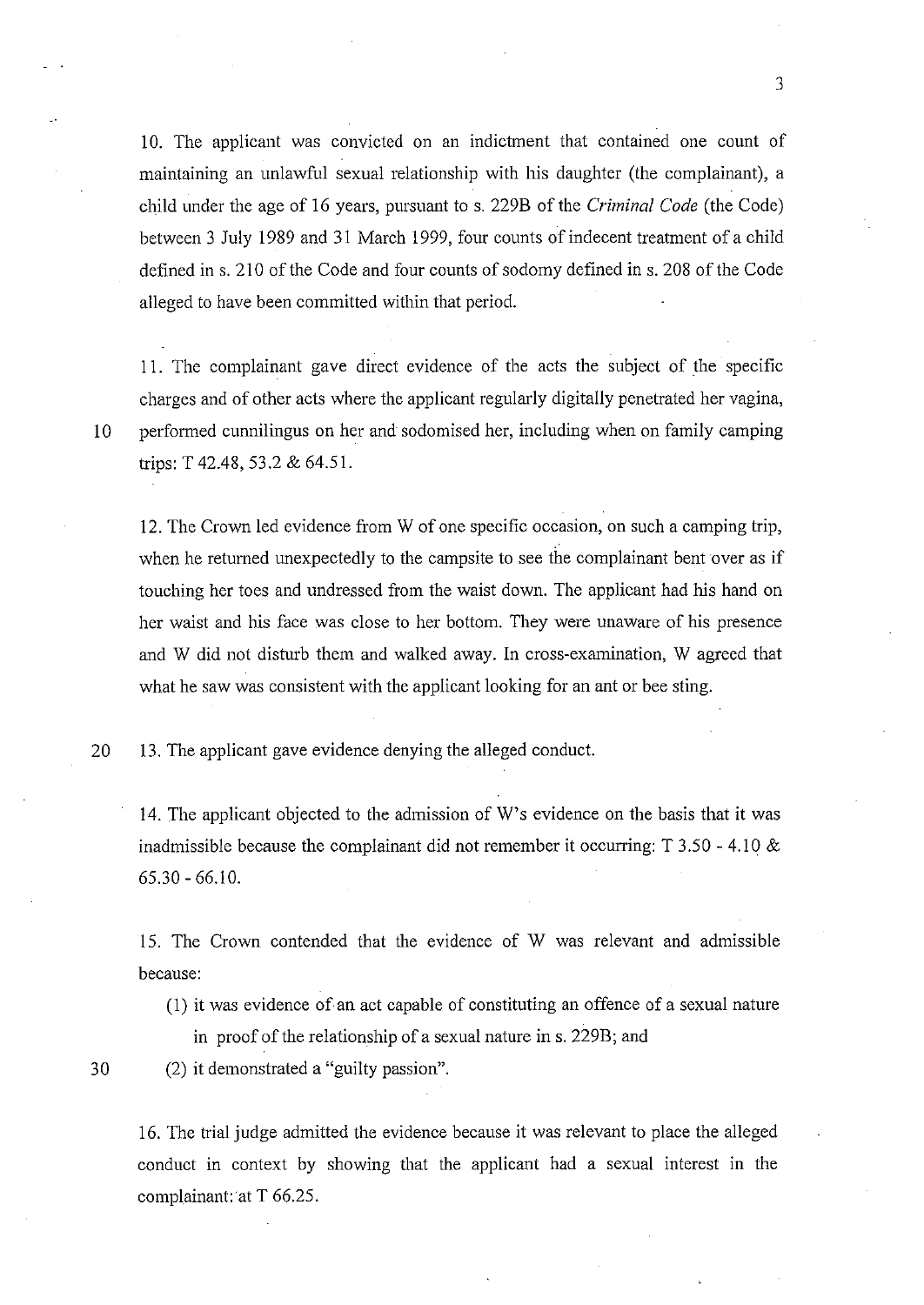17. The trial judge made clear to the jury that the evidence could only be used to support the evidence of the complainant (T 175.15), warned against impermissible propensity reasoning (T 163.10) and directed the jury in relation to the limited way they could use W's evidence at T 167.25-168.20:

*"That evidence has been called by the prosecution because they say* it *is evidence of the relationship between the complainant and the accused and part of the background against which evidence of their conduct or the accused's conduct falls*  10 *to be evaluated, that it gives you a true and realistic context which will assist you in deciding whether the complainant's evidence against the accused in respect of the charges is true. Put another way, they say it's evidence capable of establishing the guilty passion or the sexual interest by the accused in the complainant, or by proving an unnatural or unexpected relationship of sexual intimacy between the father and the daughter.* 

*But before you can use* it *in that way you must be satisfied of these things: first of all, you must be able to satisfy that it's honest evidence, so that the mother is telling the truth about it, what she saw, or that [W} is telling the truth, is being honest about it. That it's reliable. That they haven't been mistaken about it, that they are 20 accurate about what they saw. Then you must be satisfied that what it was that they saw does show a sexual interest, you know, an unnatural or unexpected natural interest by father and daughter and that it doesn't have an innocent explanation.* If *you were satisfied of those things, then the prosecution say the existence of the relationship demonstrated by those incidents helps you evaluate and decide that the complainant's evidence* is *true. They are not charges in themselves, that's the way in which the evidence is sought to be used."* (See also T 175.10).

18. The applicant contends that there should be a re-trial in this matter because W's evidence was wrongly admitted, as it had to satisfy the common law "no rational 30 explanation" test in *Pfennig* and the evidence would have failed that test. The applicant relies on *Pfennig, Phillips* v. *the Queen* (2006) 225 CLR 303 and *HML* v. *The Queen* (2008) 235 CLR 334. However, those three cases did not involve an indictment charging a statutory relationship offence like s. 229B of the Code: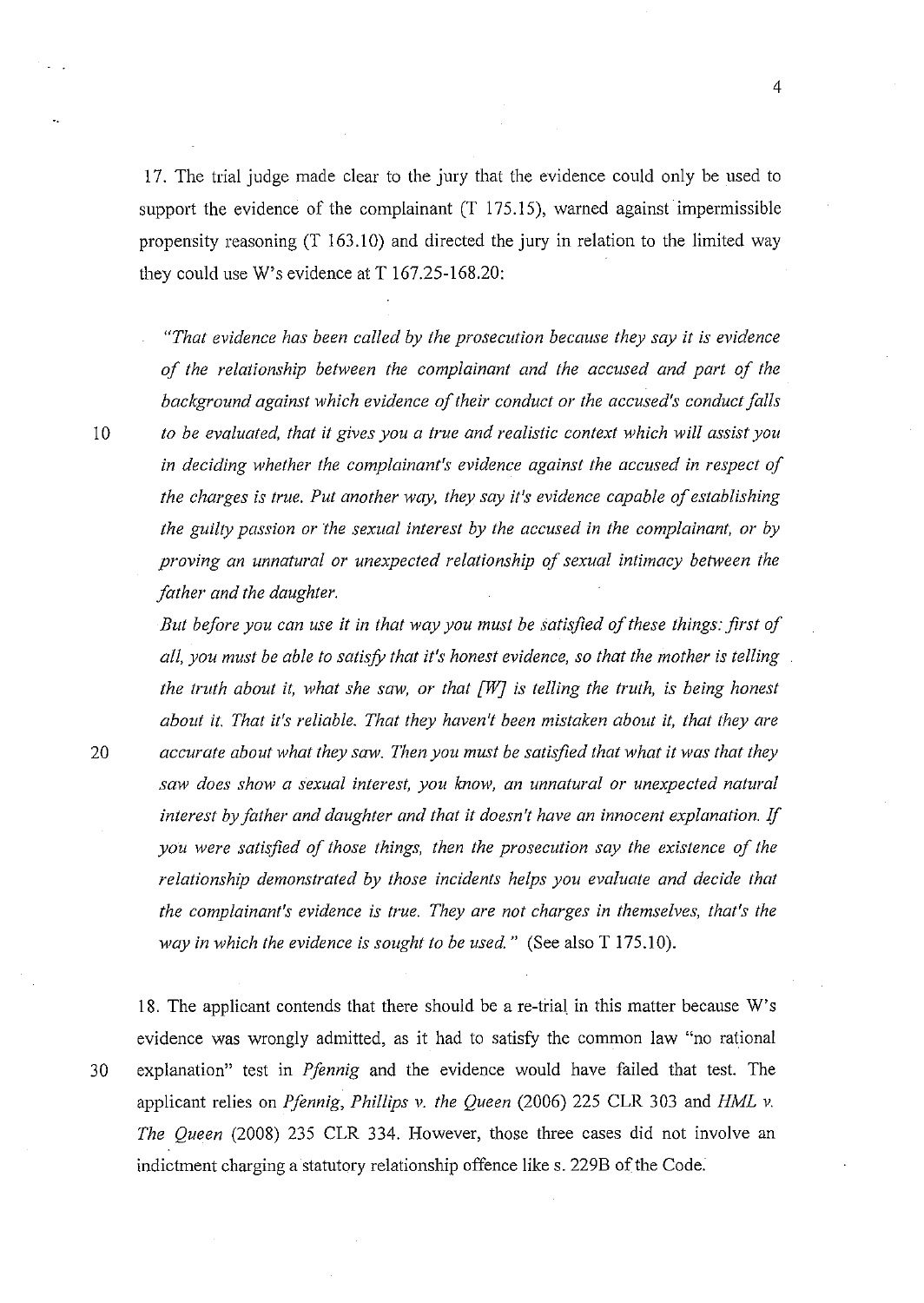19. This Court considered the elements constituting the relationship offence in s. 229B of the Code in *KBT* v. *The Queen* (1997) 191 CLR 417; and whether a "propensity warning" was required when evidence was led to prove the relationship in an equivalent section in *KRM* v. *The Queen* (2001) 206 CLR 221.

20. Section 229B was introduced into the Code in July 1989 by s. 23 of the *Criminal Code, Evidence Act and Other Acts Amendment* 1989 (Qld) and, up to 3 July 1997, it relevantly provided that:

10 *"229B.* (1) *Any adult who maintains an unlawful relationship of a sexual nature with a child under the age of* 16 *years is guilty of a crime and is liable to imprisonment for* 7 *years.* 

*(lA) A person shall not be convicted of the offence defined in subsection* (1) *unless it is shown that the offender, as an adult, has, during the period in which it is alleged that the offender maintained the relationship in issue with the child, done an act defined to constitute an offence of a sexual nature in relation to the child, other than an offence defined in section 210(l)(e) or (f), on* 3 *or more occasions and evidence of the doing of any such act shall be admissible and probative of the maintenance of the relationship notwithstanding that the evidence does not 20 disclose the dates or the exact circumstances of those occasions.* 

 $(1B)$ ......

 $(IC)$ .......

 $(1D)$ ...  $...$ 

*(2) A person may be charged in* 1 *indictment with an offence defined in subsection (1) and with any other offence of a sexual nature alleged to have been committed by the person in the course of the relationship in issue in the first mentioned offence and the person may be convicted of and punished for any or all of the offences so charged.* 

*(2A) ...* .. .

 $30 \t(3)$  ......"

21. Section 229B of the Code was amended on 4 July 1997 by s. 33 of the *Criminal Law Amendment Act* 1997 (Qld) which was in effect until 31 March 1999 but the amendments are not material to the issue of the admissibility of the evidence of W.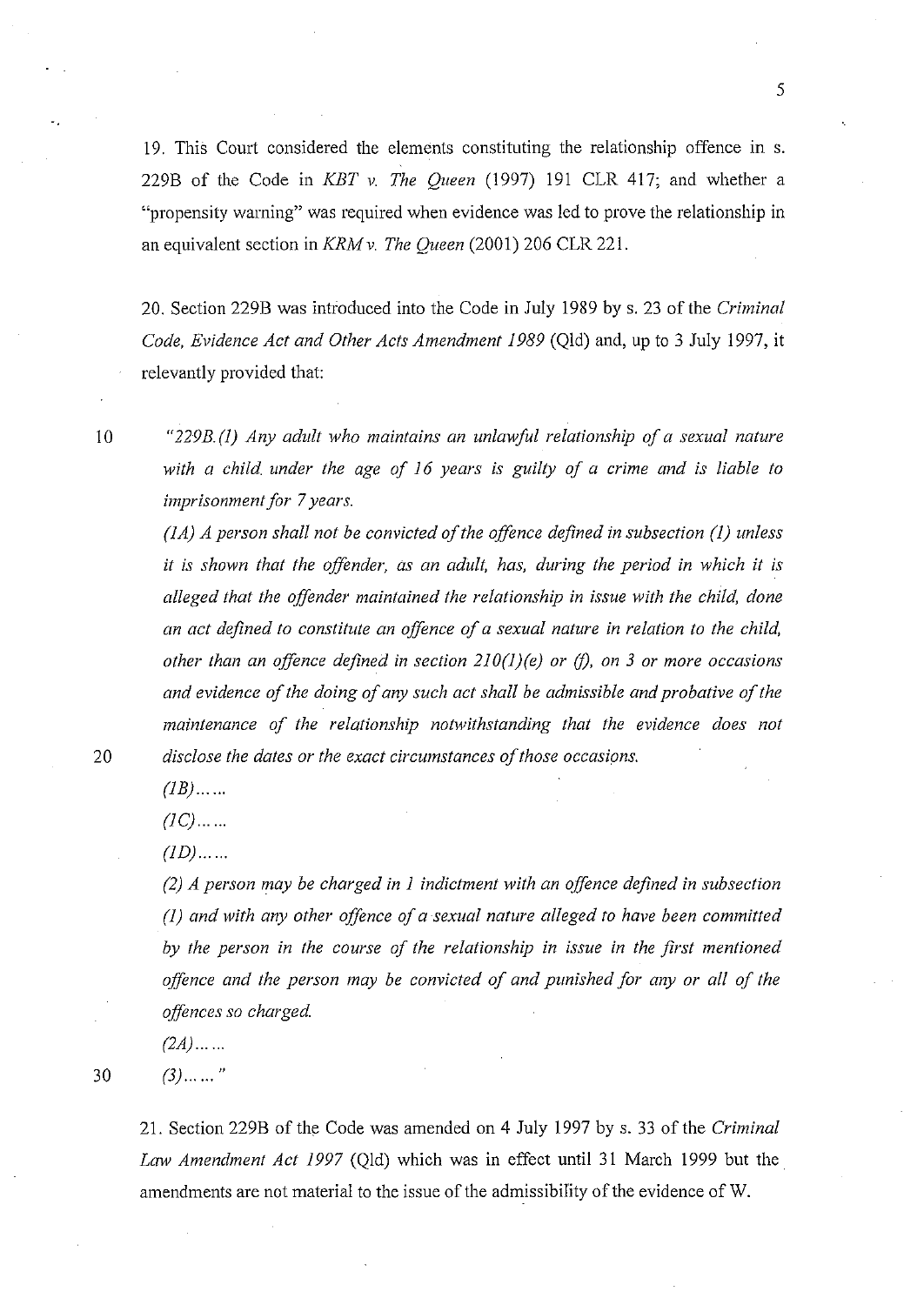22. In *KBT* it was held by Brennan CJ, Toohey, Gaudron and Gummow JJ at p. 422 that:

6

*"The offence created by* s *229B(l) is described in that sub-section in terms of a course of conduct and, to that extent, may be compared with offences like trafficking in drugs or keeping a disorderly house. In the case of each of those latter offences, the actus reus* is *the course of conduct which the offence describes. However, an examination of sub-s (1A) makes it plain that that is not the case with 10 the offence created by* s *229B(l). Rather, it* is *clear from the terms of sub-s (lA) that the actus reus of that offence is the doing, as an adult, of an act which constitutes an offence of a sexual nature in relation to the child concerned on three or more occasions. "* 

23. Section 229B of the Code permits the admission of relevant evidence of the relationship. In *KRMKirby* J said at p. 256 [102]-[103]:

"Relationship offences and particularity: *Although* 1 *have called the offence with which the appellant was charged in count 18 of the presentment a "relationship 20 offence* ", *this Court made it plain in KBT that proof of the elements of the offence requires the jury to be agreed as to the commission of the same three or more acts constituting offences of a sexual nature committed against the child in question. Beyond proof of these elements, necessary to establish the offence* , *it is also*  essential that the jury be agreed, to the requisite standard, that the accused has *maintained a "sexual relationship with a child under the age of sixteen". As Pincus JA pointed out in R* v *Kemp [No 2J, the very nature of a "relationship" tends to open up, as relevant, evidence of a general kind concerning the behaviour* 

*of the accused towards the complainant alleged to be in the "relationship". Where the relationship in question is a criminal one, involving a child of the specified age,* 

*30 proof of its existence will depend, in large part, upon acceptance of the evidence of the complainant. But it may also depend, as in this case, upon evidence from the complainant's mother or other family member or proof of facts from which a*  "guilty passion" can be inferred and from which the existence of the "relationship", *as contemplated by the Act, may be deduced.* " (Citations omitted)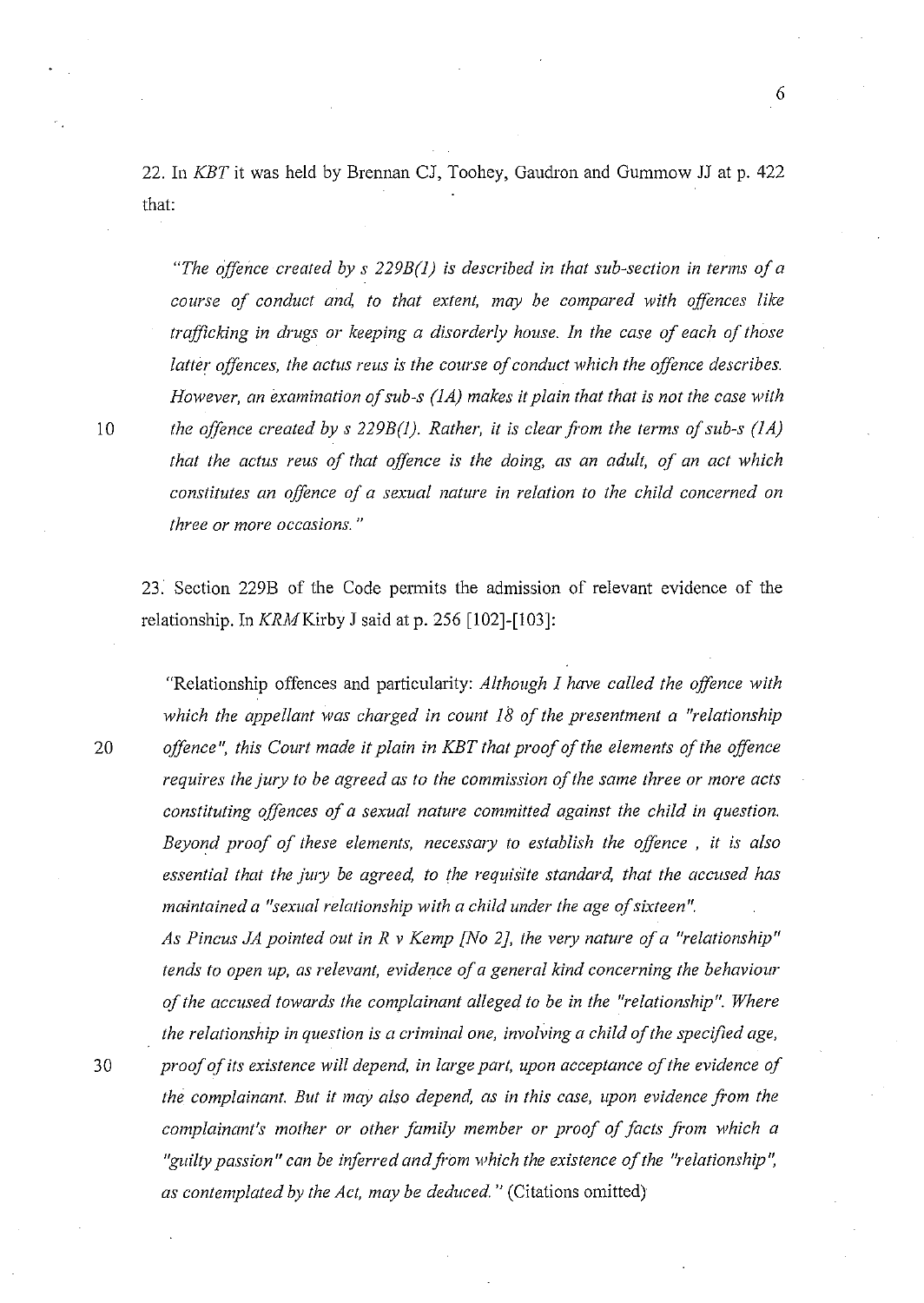24. The fact in issue in the trial was whether there was a relationship of a sexual nature between the applicant and complainant and the applicant acted on that as alleged.

25. In the joint judgment of French CJ, Hayne, Crennan and Kiefel JJ in *Roach* v. *The Queen* (2011) 85 ALJR 558 they said at p. 561 [12] that "the first requirement which must be fulfilled, for evidence to be admissible, is that it be relevant".

10 26. Evidence is relevant "if it could rationally affect, directly or indirectly, the assessment of the probability of the existence of the fact in issue in the proceeding" and "explain a statement or event that would otherwise appear curious or unlikely": see Gleeson CJ in *HML* at p. 351 [5] and [6] and Crennan J at p. 477 [423].

27. The joint judgement in *Roach* accepts at p. 561 [13]: "as Gleeson CJ observed in *HML v. The Queen,* evidence may be relevant if it assists in the evaluation of other evidence."

28. The act that W observed' was capable of being indecent treatment of a child 20 defined in s. 210 of the Code and relied on as an act in proof of the relationship offence. This was not a case where the act would not constitute a criminal offence for example, like the purchase of lingerie in *HML* at p. 384 [111] and p. 399 [172]-[175].

29. To determine the relevance and admissibility of the evidence it must be viewed in the context of the whole of the evidence in the setting of the prosecution case and on the assumption that the evidence of the complainant and W would be accepted as true: see *Roach* at p. 565 [35] and *HML* per Hayne J at p. 385 [118].

30. Any criminal act viewed in isolation may be amenable to a number of innocent 30 explanations, In this case W conceded in essence, when viewing the act in isolation, he could speculate that the applicant was looking for a bee sting or ant bite.

31. However, there was no evidentiary basis for that scenario because the applicant denied the act ever happened: see T 75.25 & 118.35. It is not incredible or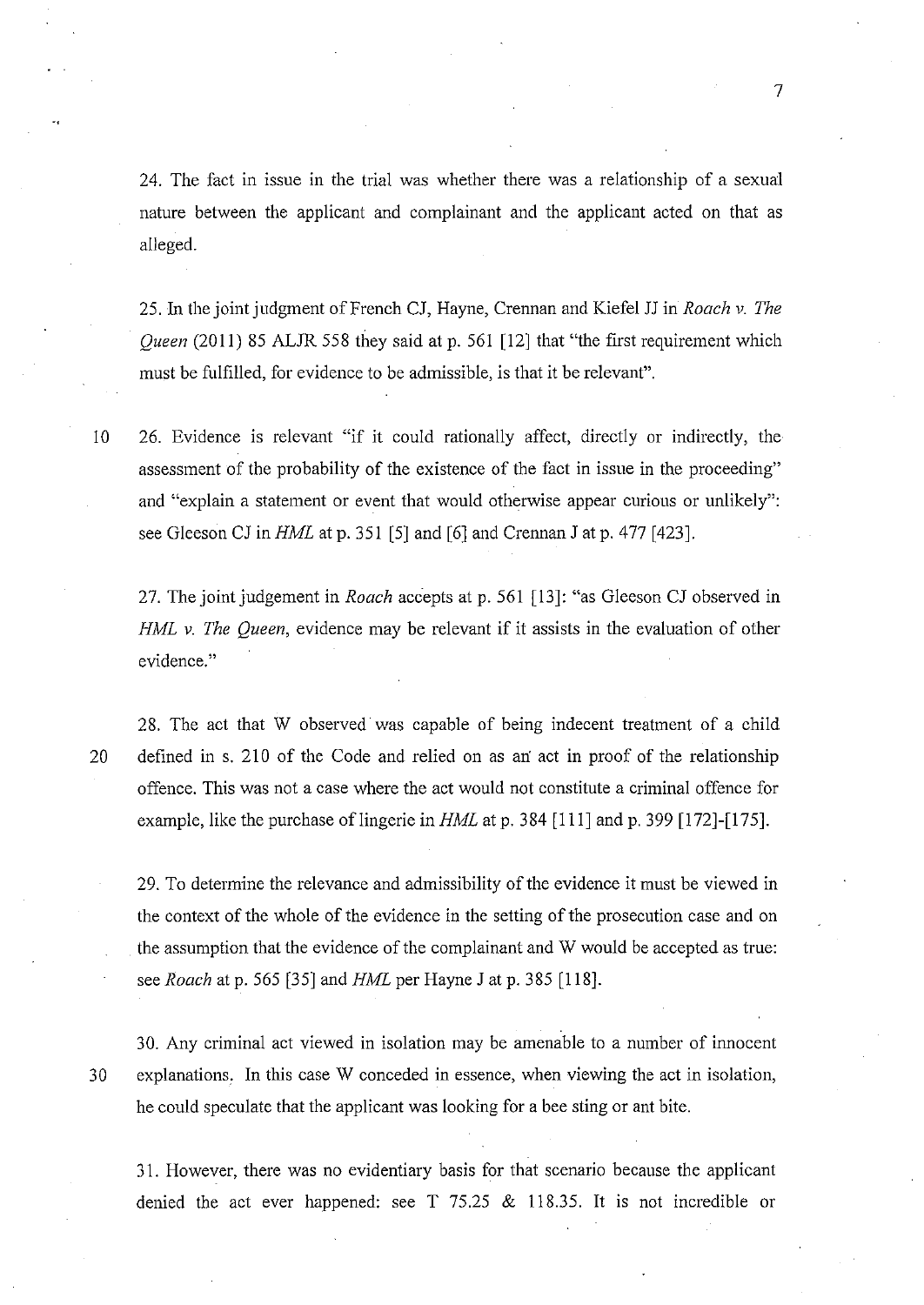unreasonable, given the long course of alleged sexual conduct, that the complainant does not remember the incident. No doubt if the 12 year old complainant were stung in such a tender area requiring the intimate assistance of her father neither would have forgotten such an extraordinary and remarkable event. W's reaction to what he saw does not suggest he thought it was innocent

32. The evidence is not to be viewed in isolation. When W's evidence is viewed in the context of the whole of the evidence in the prosecution case, as Keane JA said at [41], "the suggestion that the appellant was looking for an ant bite or bee sting might well 10 have been thought to strain credulity too far".

33. In any case, Keane JA, with whom Holmes JA and Lyons J agreed, was correct to find at [41] that W's evidence of the specific act was relevant to establish the maintaining offence. Consequently, as is clear from *KRM* and from what Pincus JA said in  $Rv$ . Kemp (No. 2) [1998] 2 Qd R 510 at pp. 512-513 the evidence did not have to satisfy the "no reasonable view" test in *Pfennig* because the "evidence of such other sexual acts may be admitted in direct to proof of the relationship alleged" under s. 229B of the Code.

20 34. The fact that the judge did not direct the jury that they could use W's evidence as proof of the maintaining offence count was unduly favourable to the applicant and demonstrates that there is no substantial miscarriage of justice.

35. At common law relevant evidence is admitted unless an exclusionary rule operates to exclude it The general rule is that the prosecution may not adduce evidence of other misconduct on the part of the accused, if that evidence shows that the accused had a propensity to commit crime or the offence in question, unless the evidence is sufficiently highly probative of a fact in issue to outweigh the prejudice it may cause: see *Roach* at p. 562 [14].

30

.'

36. The joint judgement in *Roach* states at p. 561 [11] that "the rule in *Pfennig*  operates as an exclusionary rule with respect to similar fact evidence tendered for a particular purpose": see also p. 564 [28] and p. 565-566 [39].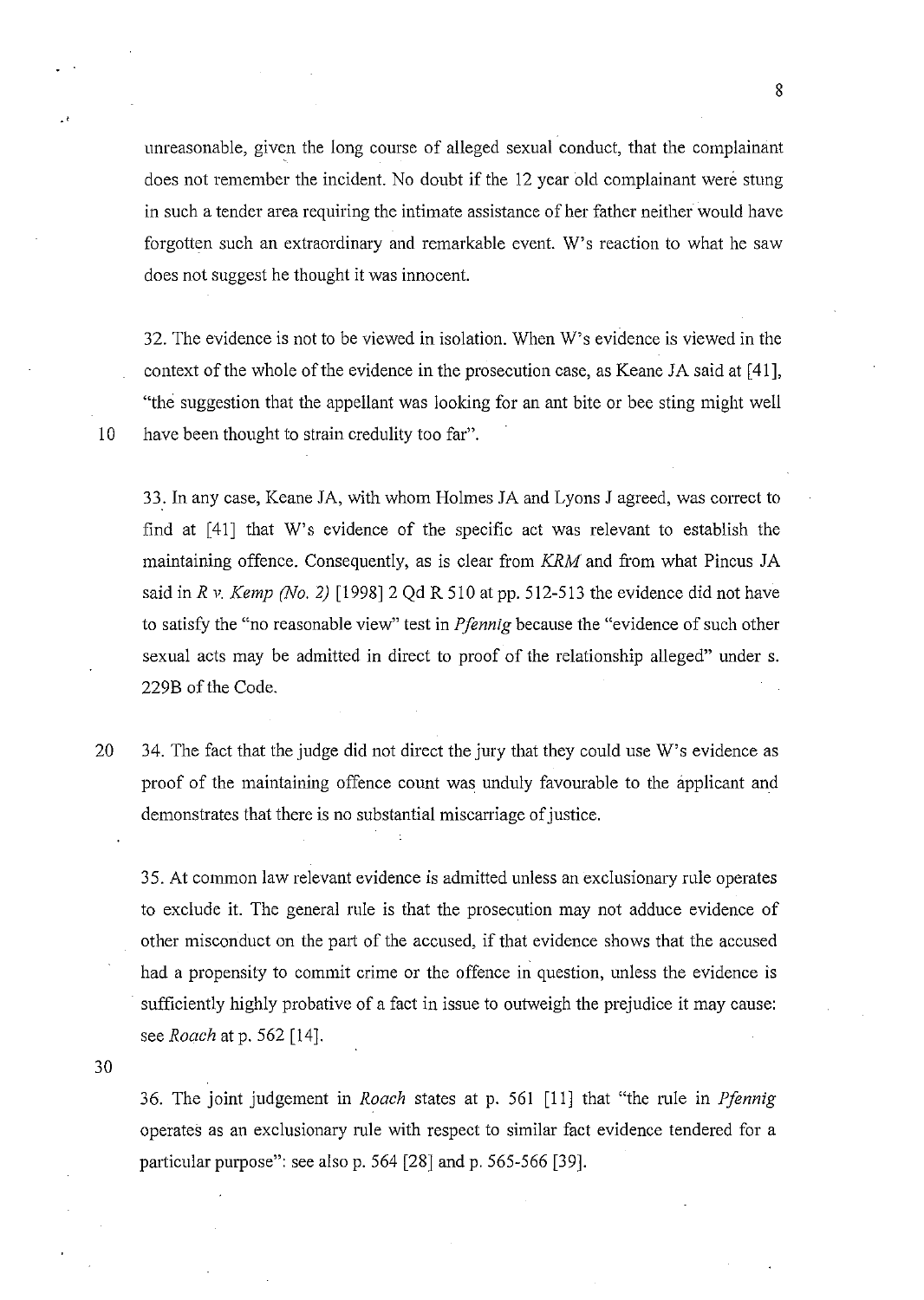37. In *Pfennig* the Crown relied on a piece of evidence from a witness other than the victim as a similar fact or as evidence of a propensity which was an indispensable link **in** proof of the offence. The evidence, without which there was no case, was used to prove the offence. In that case a majority of this Court refined the general rule and held that the evidence would have to satisfy the more stringent "no rational explanation" test because that is the test the jury would have to apply to the evidence: at p. 483.

38. The evidence of W did not have to satisfy the "no rational explanation" test 10 because it was not to be used as a similar fact or as evidence of a propensity **in** proof of the specific offences as **in** *Pfennig.* The Crown relied on the direct evidence of the complainant to prove the elements of each offence.

*39. HML* was a fundamentally different case to the present one. *HML* did not involve a relationship offence (see Kirby at pp. 365-366 [55], p. 371 [63] and Heydon J at pp. 419-420 [259]) and considered the admissibility of evidence by the complainant of other non-specific acts of discreditable conduct **in** relation to specific sexual offences. The decision **in** *HML* does not hold that the *Pfennig* "no rational explanation" test applies **in** all circumstances where evidence is led which reveals criminal or 20 discreditable conduct.

40. In the joint jUdgement in *Roach* at p. 566 [41]-[42] it was said that:

*"In* HML v The Queen, *Gleeson CJ observed that it is necessary to consider Pfennig in its context. It was a case about the fact of propensity as circumstantial*  evidence in proof of the offence charged. It was not a case involving evidence that *happened to show propensity. In such a case,* if *the evidence has other, sufficient, probative value,* it *may be necessary to give directions to the jury as to its specific use.* If *evidence* is *admissible on one issue, the fact that* it *may be logically, but not 30 legally, relevant to another issue does not render* it *irrelevant and therefore inadmissible on the first issue.* 

> *The purpose of the evidence in Pfennig may be contrasted with that for which the evidence in question was tendered in the present case. Here the complainant gave direct evidence both of the alleged offence and of the "relationship" evidence. The*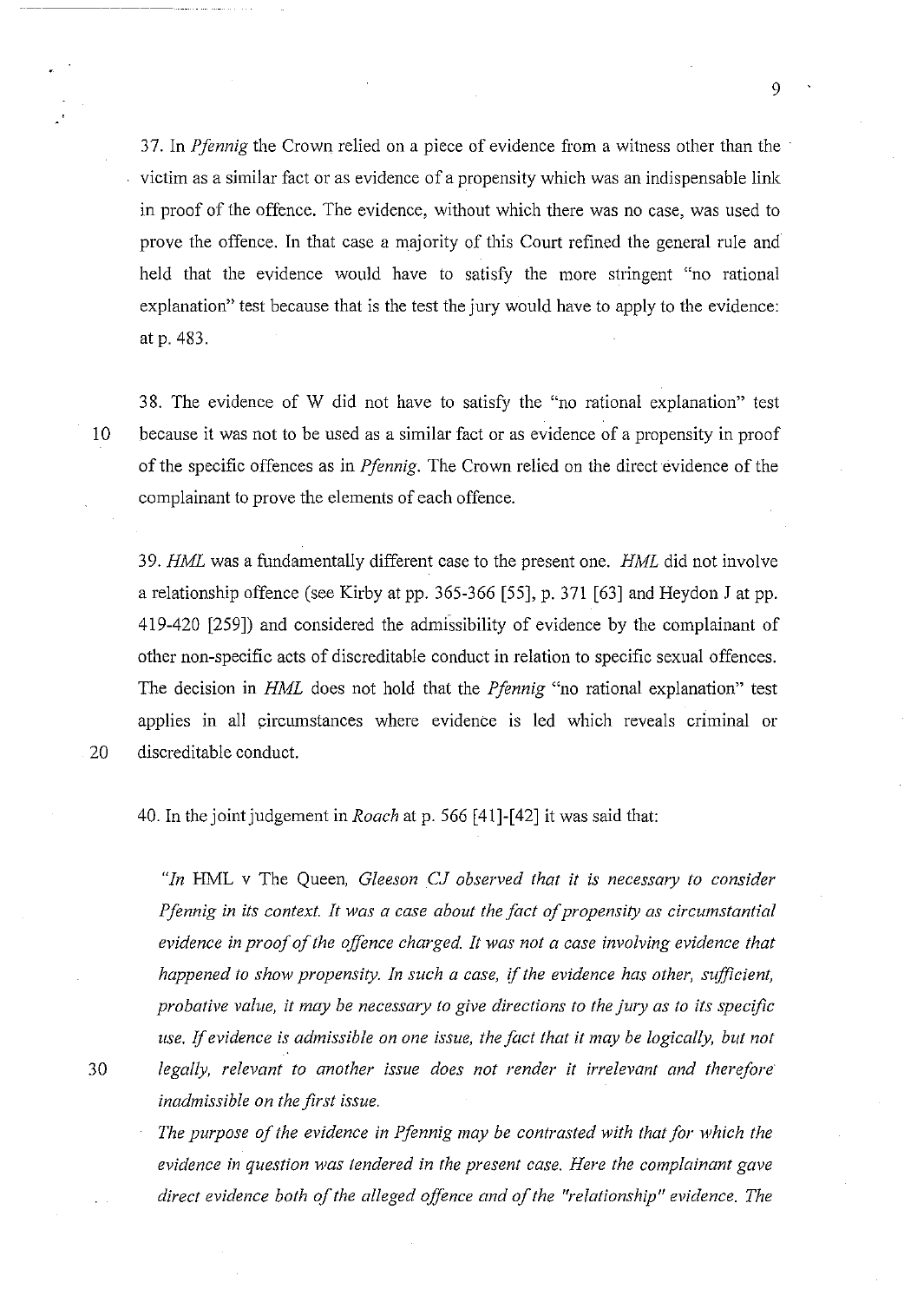*latter evidence, which included evidence of other assaults, was tendered to explain the circumstance of the offence charged It was tendered* so *that she could give a full account and so that her statement of the appellant's conduct on the day of the offence would not appear "out of the blue" to the jury and inexplicable on that account, which may readily occur where there is only one charge. It allowed the prosecution, and the complainant, to meet a question ·which would naturally arise in the minds of the jury. "* 

41. Gleeson CJ also said in *HML* at p. 357 [22]:

10

*"McHugh* J *pointed out in* KRM *at* 228-233 *[20j-[30j that this Court assumed in*  Gipp v The Queen (1998) 194 *CLR 106 that evidence of relationship that simply explains other evidence that directly implicates the accused, could not be subject to the "no rational explanation" test. "* 

42. Evidence of the kind in this case was admissible if it explains the nature of the relationship between the applicant and complainant or makes it more probable that the charged acts occuned (see *R* v *Bond* [1906]2 KB 389 at p. 401; *Wilson* v *The Queen*  (1970) 123 CLR 334 at pp. 338-9, 344 and *B* v *The Queen* (1992) 175 CLR 599 at pp. 20 601-602, 608, 610, 618.) and which tends to show that the applicant is guilty of the offence charged: see *R* v *Ball* [1911] AC 47 at p. 71 and *O'Leary* v *The Queen (1946)*  73 CLR 566 at pp. 574,575, 577-8, 582.

43. The direct independent evidence of W relating to the single act was admissible without having to satisfy the *Pfennig* test, because it was capable of confirming or supporting part of the evidence of the complainant: see *BRS* v *The Queen* (1997) 191 CLR275; *R vZorad(1990)* 19 NSWLR91 at 103; *R* v. *Kerim* [1988]1 QdR426 and *Rv. Sakail* [1993]1 Qd R 312.

30 44. Keane JA, with whom Holmes JA and Lyons J agreed, was correct to find that the evidence was relevant and admissible because:

• at [41] "it *tended to establish the maintaining offence";*